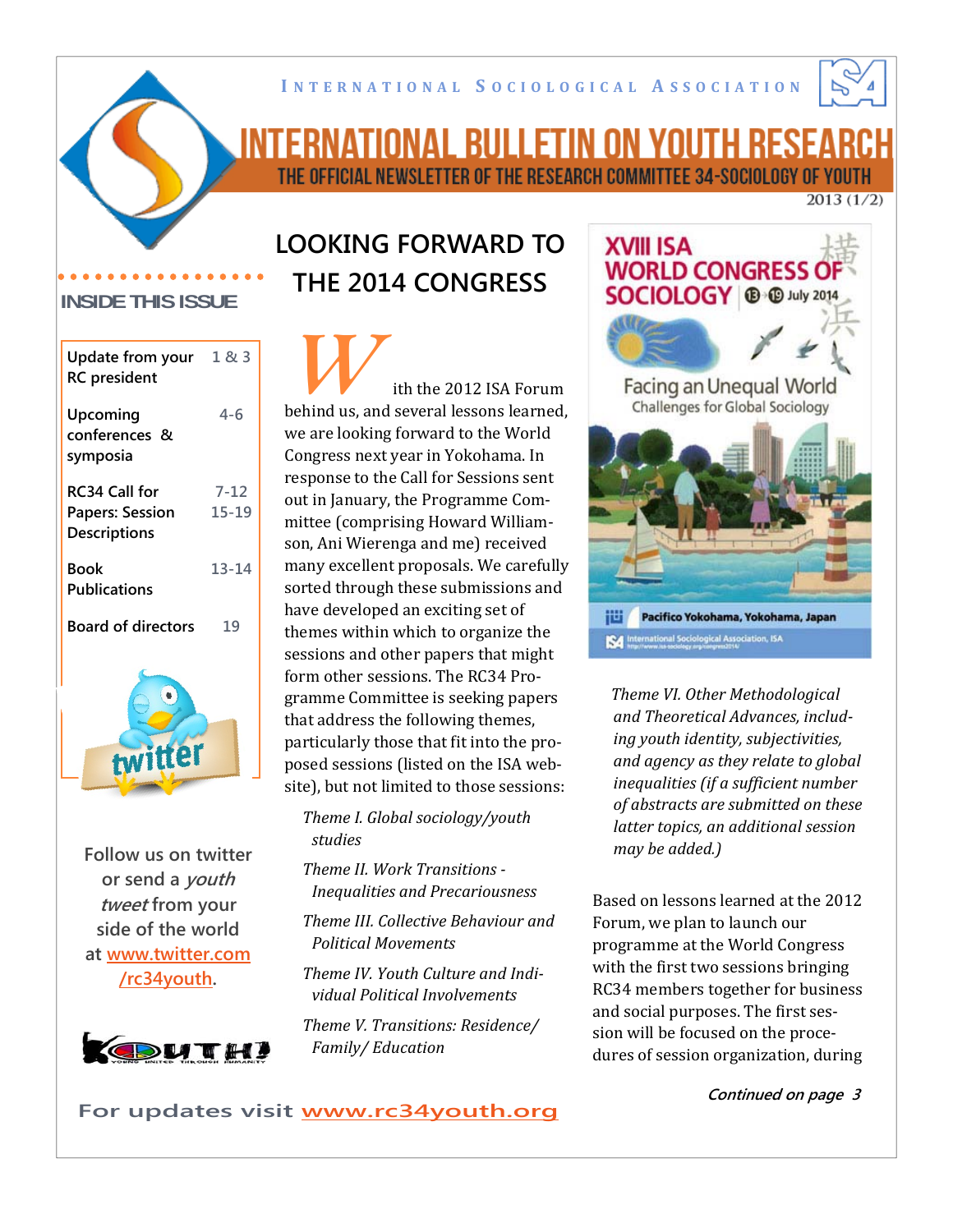### **PAGE 2 INTERNATIONAL BULLETIN ON YOUTH RESEARCH**

### **EDITOR'S NOTE**

lmost a year before our reunion in Yoko‐ hama, Japan, I continue to celebrate this task of providing information about the what/when/who/how and whereabouts of some of our RC34 members through our website www.rc34youth.org and this bi-annual IBYR issue. I share the sense of excitement with Jim, our president, as we prepare to meeting and sharing once more, our ideas and experiences in what binds us together—*thinking and doing sociology of youth*—in places (this time, it would be Japan) where old and new academic ties are established, and friendships ensue.

So prelude to ISA 2014 Congress, I bring you some information from the ISA's website (which pro‐ vides enormous electronic resources for us to use); news about youth‐related conferences as well as book publications of our RC34 colleagues. But more importantly, I include in this issue the full announcement of our *RC34 Sessions at the ISA World Congress 2014,* (also available in ISA's website) to give our membership a visual preview of what our committee intends to accomplish next year. My in‐ tention is to generate more interest among us, and start making preparations until we meet again in 2014 against the backdrop of Yokohama's enchant‐ ing setting sun

With the influx of forwarded emails, social media tweets and gimmicks, news feeds and downloads, this IBYR may just be cross‐postings of info you already know. But what our IBYR brings forth is a sense of ordering and organization that intends connecting us as a global entity of youth scholars where I am proud to be part of.

### **Enjoy IBYR browsing!**



### Publications of the control of the control of the control of the control of the control of the control of the c<br>Publications of the control of the control of the control of the control of the control of the control of the<br> **ISA Publications & Links**

### **> Current Sociology**

> *Current Sociology* **sociology journals in the world One of the oldest and most widely cited** 

### sociology journals in the world **> International Sociology**

> *International Sociology* **All branches of the discipline and all re**gions of the world are represented in its gions of the world are represented pages **pages** 

> SAGE Studies in International Sociology **> SAGE Studies in International Sociology** These publications encourage debates of These publications encourage debates of international significance and chart out future trends of sociological importance.

### able to engage in debate, showcasing the **> ISA eSymposium**

diverse work, production work, in the voices and voices. In the voices and voices and voices and voices. The v For members only **A forum through which ISA members are**  > sociopedia.isa diverse work, practices, ideas and voices. **For members only able to engage in debate, showcasing the** 

### <u>> sociopedia.isa</u>

An online database with 'state-of-the-art'  $v_{\rm conv}$  articles in social sciences, For review articles in social sciences. For members only

### **> Global Dialogue**

**Newsletter published in 14 languages is the venue for debates, reports on conferences, state of different sociologies, interviews, and much more.**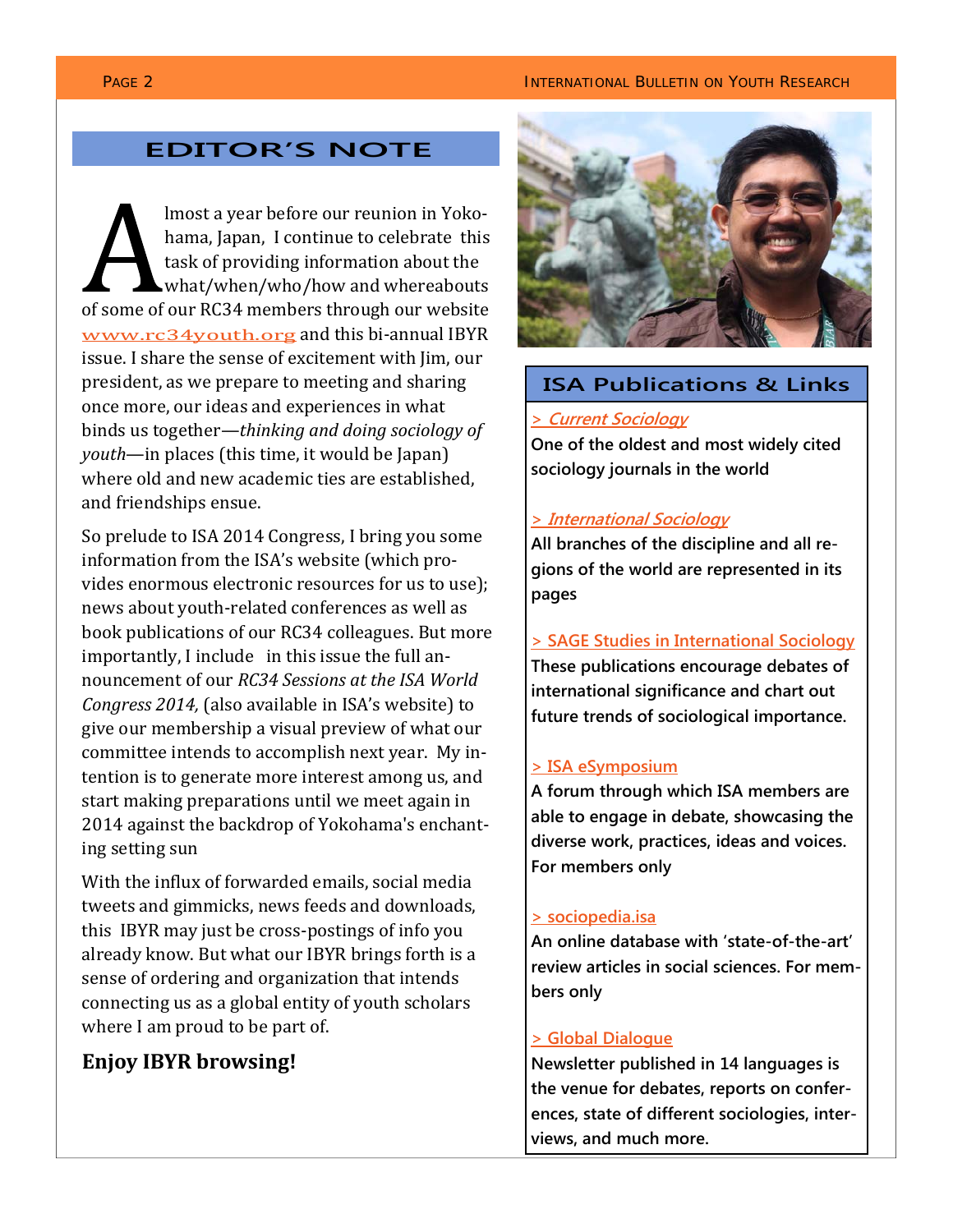### **2013 IBYR I**SSUE 1 PAGE 3 PAGE 3 PAGE 3 PAGE 3 PAGE 3 PAGE 3 PAGE 3 PAGE 3 PAGE 3 PAGE 3



which we will re‐ view the guide‐ lines for running sessions

in ways that organize and time papers, leaving am‐ ple time for questions from the audience and discus‐ sions among the audience and presenters. All RC34 members are strongly encouraged to attend the second session, during which General Meeting will be held, the Presidency passed on, and a meet-andgreet held for all members, including the RC34 Board, new and old.

The online abstract submission process runs from June 3, 2013 to September 30, 2013 at 24:00 GMT. A direct submission link will be provided by the ISA in due course.

If you have questions about any specific session, please feel free to contact the Organizer of the ses‐ sion in question for more information. Hopefully, all of the bugs have been worked out of this online sub‐ mission system, so that we avoid some of the diffi‐ culties encountered in preparing for the 2012 Fo‐ rum. It is extremely important that each individual member learns about and abides by the deadlines

### **UPDATE FROM YOUR RC34 PRESIDENT**

### **From page 1**

time (April 1, 2014) if they are playing any role in the conference as a presenter or chair. Re‐ member that there will be thousands of people submitting abstracts and those who do not learn and follow the procedures greatly in‐ crease the time and effort for the small number of people who process the abstracts. You can find the various rules and deadlines set by the ISA on this link: http://www.isa‐sociology.org/ congress2014/guidelines‐program‐ coordinators‐and‐session‐organizers.htm

The ISA has posted our Call on their website: http://www.isa‐sociology.org/congress2014/ rc/rc.php?n=RC34. I will keep everyone posted concerning developments via the RC34 mailing list, so make sure that I have your current email address. And everyone can view ISA postings concerning the WC at: http://www.isasociology.org/congress2014/

I look forward to seeing everyone in Yoko‐ hama in 2014.

Sincerely, **James Côté RC34 President (2010-2014)**



 $(ISA)$ (ISA) r<br>a non-profit association for scientific purposes<br>a non-profit association for social sciences. a non-profit association for scientific purposed a non-profit association for social sciences.

The ISA was founded in 1949 under the auspices of UNESCO. The goal of the ISA, is to represent sociologists everywhere, regardless of their school of thought, scientific approaches or ideological opinion, and to advance sociological knowledge throughout the world. Its members come from 167 countries.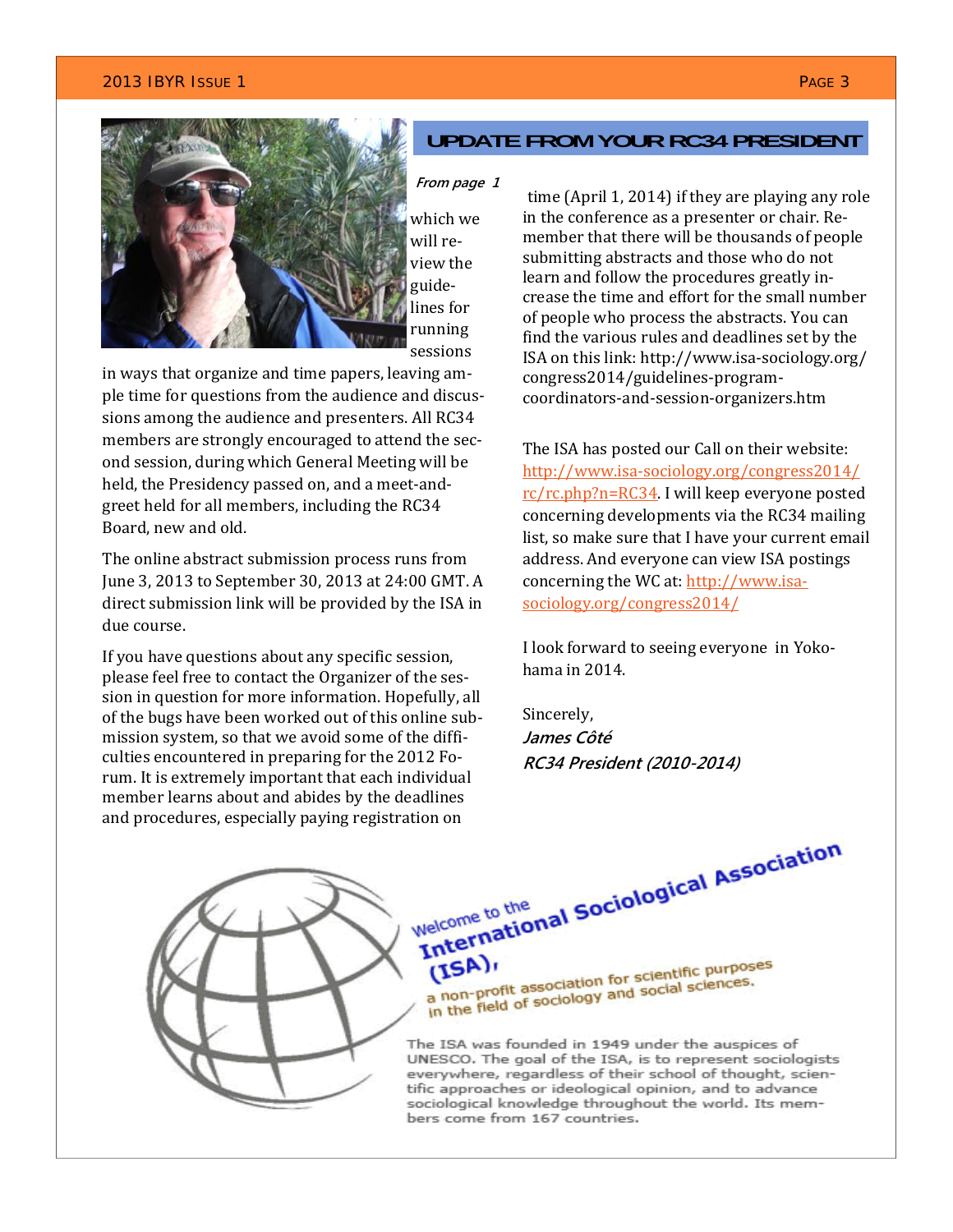### **UPCOMING CONFERENCES & SYMPOSIA**



**3rd International Visual Methods Conference: Visual Methods in Mediated Environments: Connecting Diverse Worlds** 

### **Victoria University of Wellington**

in conjunction with **Museum of New Zealand Te Papa Tongarewa** 2 ‐ 6 September 2013 Wellington, Aotearoa New Zealand

The Wellington committee for the Third Interna‐ tional Visual Methods Conference invites ab‐ stracts for academic papers/sessions that en‐ gage with the opportunity and the challenge of enabling interconnections across diverse disci‐ plines, fields of study and practices.

Linking the ideas of mediated environments and diverse worlds with visual methods, we aim to give scholars and reflexive practitioners scope to speak from their particular locales and back‐ grounds, into a different and difference‐attuned collegial setting. The diverse worlds we wish conference presenters to bring into clearer focus are those of the 'straight and narrow' of Visual Methods but also those of the 'in‐between'. Whether engaged in scholarship or activism, business or policy; whether a member of an Indigenous or settler‐

society, from the northern or southern hemisphere; positioned within Science or Art, using analogue or digital technologies, designing or 'appreciating‐critically', whether researching individuals or collectives: we want to hear your 'take' on Visual Methods.

Keynote speakers include:

*Sarah Pink Vincente Diaz Roberta Bacic Simon Lamb Christina Hurihana Wirihana*



For details visit: **http://visualmethods.org/**

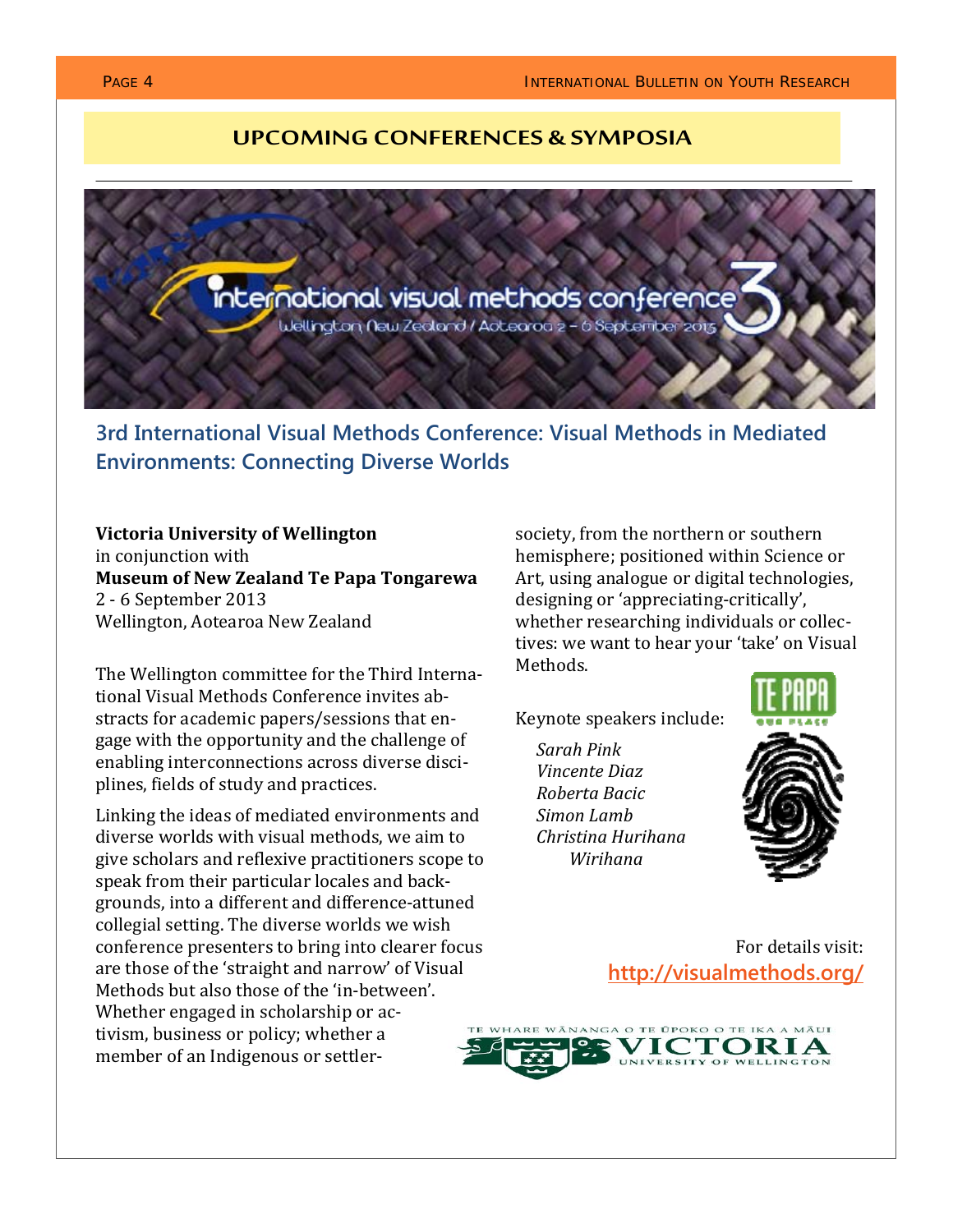# **UPCOMING CONFERENCES & SYMPOSIA**

# **XIM SLLS** Society for Longitudinal

**SLLS International Conference Growing Up and Growing Old: Health Transitions Throughout the Lifecourse Amsterdam, The Netherlands 23-25 September 2013** 

**Keynote addresses** 

**Professor Eco de Geus** 

**Director of the EMGO Institute for Health and Care Research at the Vrije Universiteit Medical Center, Amsterdam** 

**'Age-related changes in the determinants of exercise behaviour'** 

lease mark your calendars for the fourth an‐ nual conference of the Society for Longitudi‐ nal and Lifecourse Studies (SLLS).

**Professor Mark Hayward, Director of the Population Research Center at** 

**the University of Texas at Austin, USA 'Health connections across the lifecourse'** 

Although the overall conference theme has a focus on health, the conference committee is comprised of members with diverse re‐ search and methodological expertise and we welcome conference submissions from all disciplines and areas of longitudinal and life course studies: physical, psychological, so‐ cial developmental and ageing processes and functioning within and across life course stages from infancy to old age; meth‐ ods and findings of cohort studies, especially those with information on health; other sources of longitudinal data such as panel studies and record linkage; international comparisons; household, and income dy‐ namics; intergenerational transfers and re‐ turns to learning; gene‐environment inter‐ action; 'mixed', and comparative methods; innovative methodology in design, measure‐ ment, data management, analysis and re‐ search practice (quantitative and qualitative); longitudinal research and policy.

**SOCIETY FOR THE STUDY OF HUMAN DEVELOPMENT** 

Announcing

**Eighth Biennial Meeting** 

**Society for the Study of Human Development** 

**Rethinking Developmental Science across the Lifespan: Theory, Methods, and Applications** 

November  $3 - 5$ , 2013



**The Westin Beach Resort and Spa** Fort Lauderdale, Florida

For more information about SSHD's 8<sup>th</sup> Biennial Meeting or to join the society, please visit www.sshdonline.org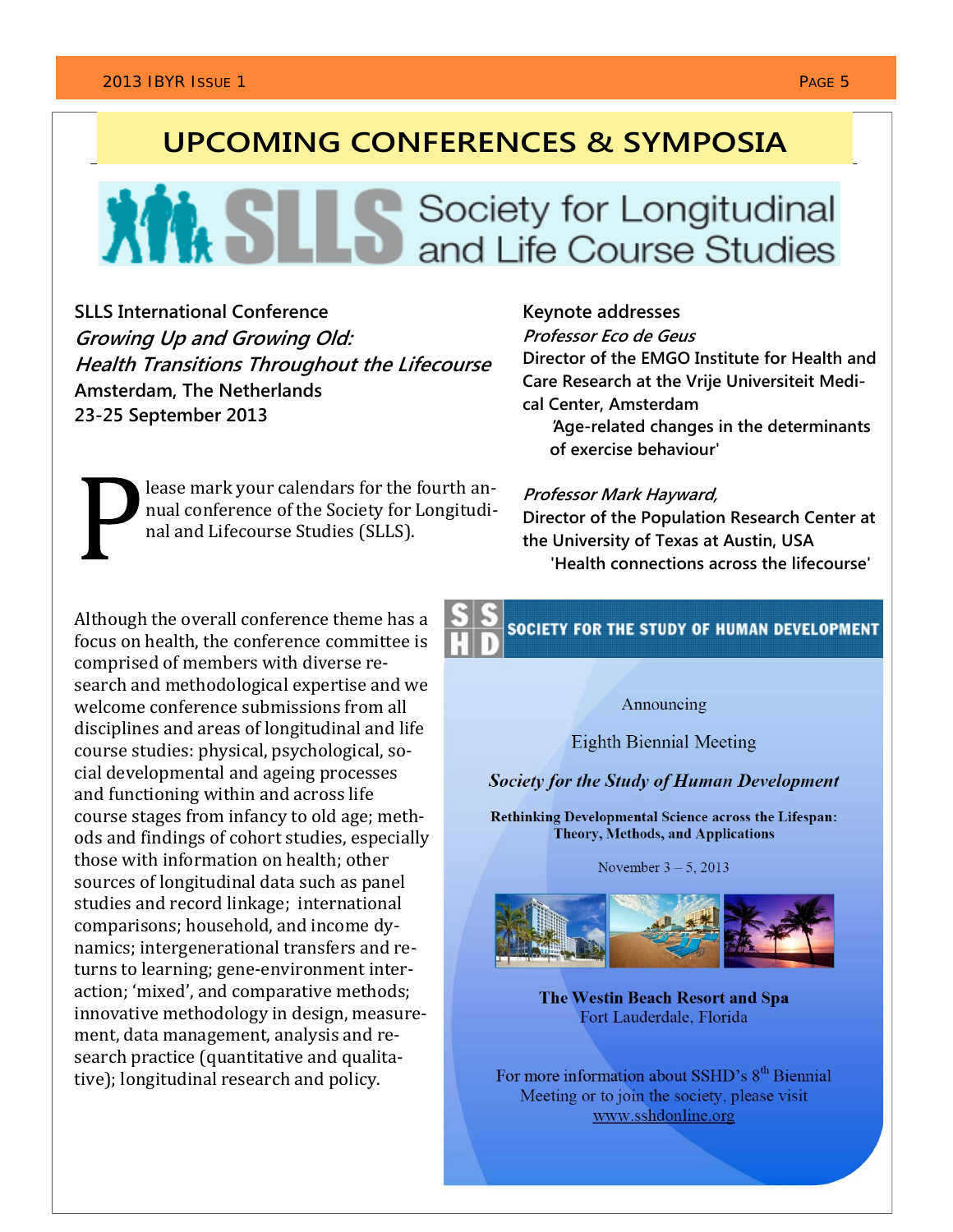### **PAGE 6 INTERNATIONAL BULLETIN ON YOUTH RESEARCH**

**Report from** 

# **YOUTH MEETING IN BRAZIL**

**Maria de Lourdes Beldi de Alcantara-Post-PhD Faculty of Medicine-University of São Paulo-FMUSP International Work Group for Indigenous Affairs-IWGIA Support Group for Indigenous Youth-GAKP/AJI** 

## *Young people and religion: Analysis of the insertion of Young Indians and Young urban population to Pentecostalism.*

his meeting aims to analyze the role of Pentecostalism among youngsters.

Young people are, by definition, people in transition; that´s why the spaces they define as places are ephemeral. The identity game is established as from belonging groups. When does religion become a key sym‐ bol in the generation of affinity groups? When is the religious speech used by youngsters? How do they give it a new meaning?

What kind of dialog are they trying to create?

In this sense, religion, in our case Pentecostalism, is one of the ways chosen by the youngsters when they try to be recognized and reinserted in the society. According to Turner, they are people who are in the "threshold" and need to be included again. The recog‐ nition and, therefore, the belonging through religion becomes one of the most legitimate ways.

When we talk about groups of young Indians, they have, necessarily, to be "forgiven", in our case, through the Pentecostal ritual. One trace of those youngsters is the transit throughout Pentecostal churches; they spend time in all of them, looking for recognition.

Could we outreach this analysis to young people who live in ur‐ ban areas? What mechanisms do they use to be accepted and, therefore, come out of the threshold? Does joining the Pentecos‐ talism help the social acceptance? What script do they perform, in face of a wide offer of symbolic goods, that make them feel that they belong to the group?

Those and other questions are essential in order to design the religious path of the youngsters nowadays.

> **For more info visit www.jovensindigenas.org.br**





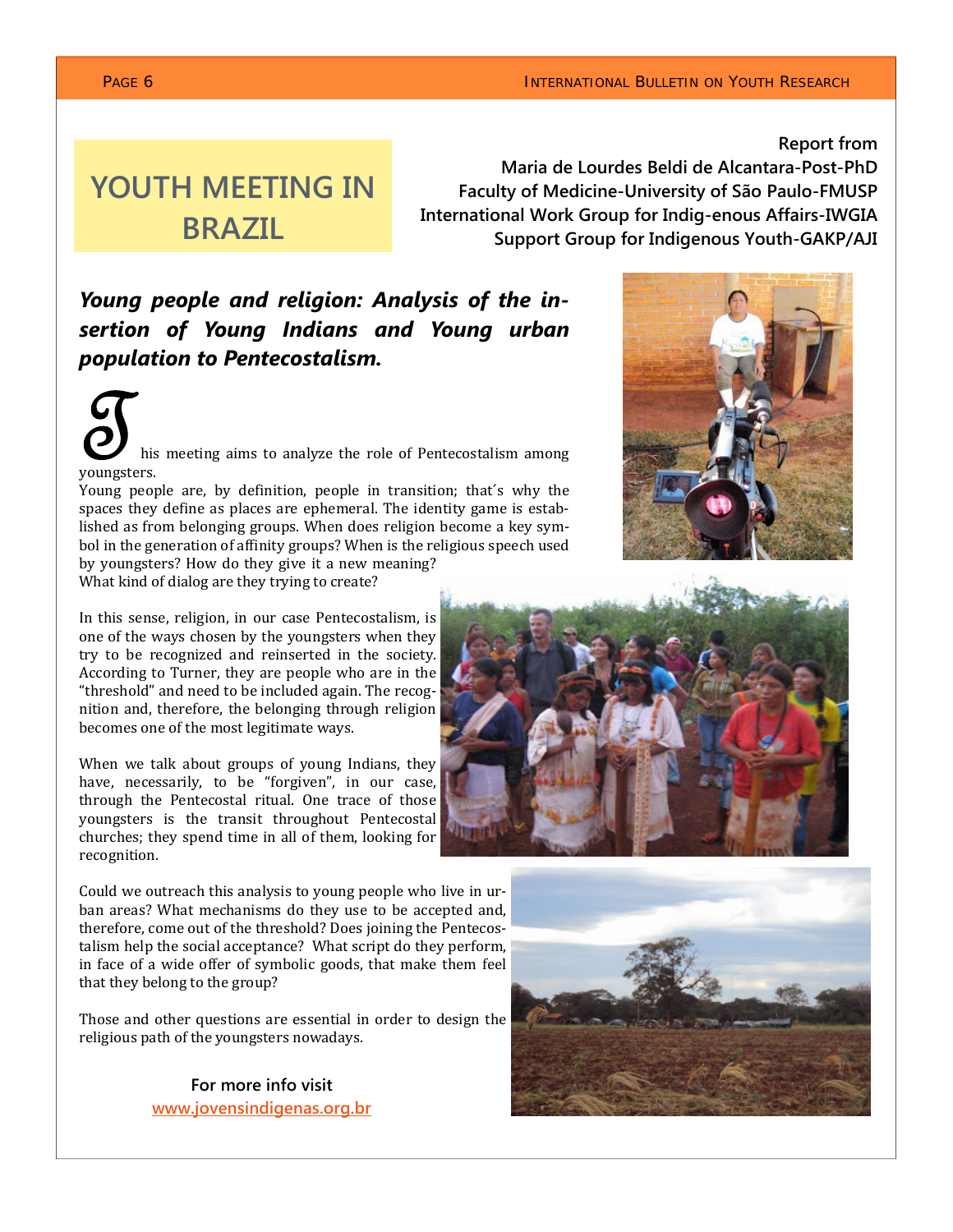

# **XVIII ISA WORLD CONGRESS<br>OF SOCIOLOGY**

**FACING AN UNEQUAL WORLD: CHALLENGES FOR GLOBAL SOCIOLOGY** 



### $13 - 19$  July 2014

# **RC34 CALL FOR PAPERS**

**For complete details visit: http://www.isa-sociology.org/congress2014/rc/rc.php?n=RC34**

### **PROGRAM COORDINATORS**

 James COTE, University of Western On‐ tario, Canada, cote@uwo.ca

 Howard WILLIAMSON, University of Gla‐ morgan, United Kingdom, howardw@glam.ac.uk

 Ani WIERENGA, University of Melbourne, Australia, wierenga@unimelb.edu.au

**Number of allocated sessions including Business Meeting: 22.** 

The RC34 Programme Committee is seeking papers that address the following themes, particularly those that fit into the proposed sessions, but not limited to those sessions.

### *Theme I. Global sociology/youth studies*

 *Theme II. Work Transitions Inequalities and Precariousness*

 *Theme III. Collective Behaviour and Political Movements*

 *Theme IV. Youth Culture and Individual Political Involvements*

 *Theme V. Transitions: Residence / Family/ Education*

 *Theme VI. Other Methodological and Theoretical Advances, including youth identity, subjectivities, and agency as they relate to global inequalities (if a sufficient number of abstracts are submitted on these latter topics, an additional session may be added)*

All sessions will be held in English. Special ar‐ rangements can be made for French and Spanish presentations, to be negotiated with the organ‐ iser or chair of the specific session.

**See next page** 

### **ONLINE ABSTRACT SUBMISSIONS**

**June 3, 2013 - September 30, 2013 24:00 GMT. A direct submission link will be provided in due course.** 

**If you have questions about any specific session, please feel free to contact the Session Organizer for more information.** 

youth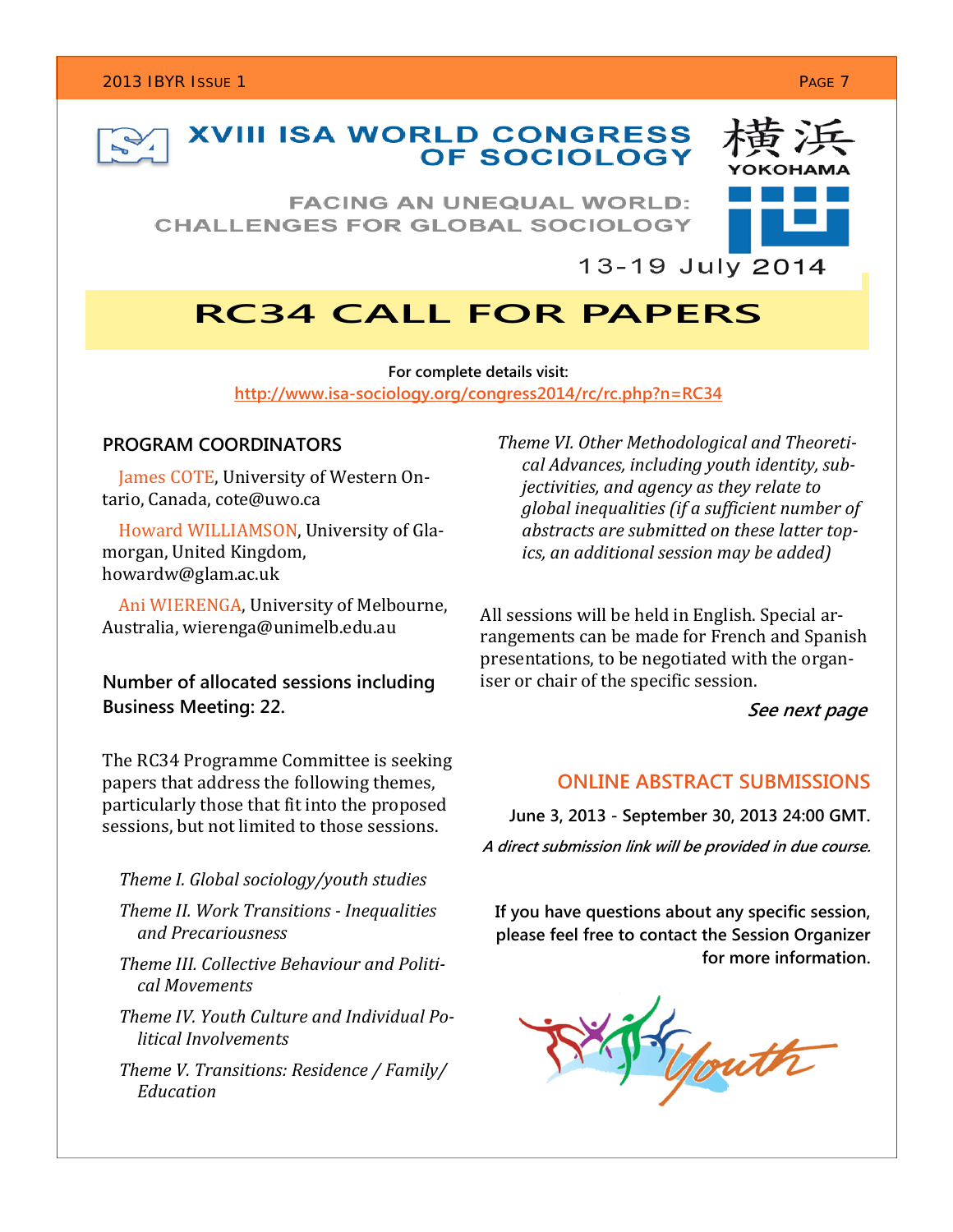# **RC34 CALL FOR PAPERS XVII ISA World Congress—Yokohama, Japan**

### **Proposed sessions in alphabetical order:**

### **RC34 Business Session Meeting Part I**

1st half: Session organisers/chairs meeting 2nd half: RC34 Board Meeting

### **RC34 Business Session Meeting Part II**

General Meeting. Meet‐and‐greet. Full RC34 membership invited.

*Theme I. Presidential Session 1. Youth in Emergent Prosperity: Perspectives for the Sociology of Youth in the BRICS Countries*

### Session Organizer

Tom DWYER, University of Campinas, Brazil, tom@unicamp.br

*Session in English Not open for submission of abstracts.*

The declaration of BRICS heads of state, Bra‐ zil, Russia, India, China and South Africa, signed in Delhi in 2012 set up the investiga‐ tion of youth policies in the countries as a pri‐ ority. These countries account for approxi‐ mately half of the world`s youth and the fol‐ lowing dimension chapters are examined in the Sociology of youth in the BRICS countries (2013, Moscow, Russian Academy of Sci‐ ences): History of concepts and theoretical and methodological assumptions of research; Demographic characteristics, Identity and generation,; Consumption and leisure; Family, Marriage and Sexuality; The State and politi‐ cal values; Education and employment; and Internet participation and communication. The participants will comment on youth poli‐ cies in their respective countries, especially those related to the reduction of inequality.

Indeed it is the turbulence of our times that has been responsible for stimulating this joint five country comparative sociology exercise. The soci‐ ologists of youth in the BRICS countries involved have all been seeking to understand how common structural changes intersect with youth life courses and values, and produce diverse and similar outcomes.

The Delhi declaration also referred to the neces‐ sity to build an academic perspective on future relations between the BRICS countries. Since 2009 researchers in this session have employed the hypothesis that reflections about and rela‐ tions between youth of the BRICS carry the seeds of the future. Young people are agents of change and influence the functioning of distinct dimen‐ sions of the system through their mobilizations in favour of reform, revolution or innovation. In cy‐ berspace a new dimension of social life appears – virtual space, where new kinds of social action take place. We can expect a complex and rich dis‐ cussion, which – we believe – contributes to the opening up new perspectives for youth studies. Futures research and the sociology of youth come together in this proposed session.

### *Theme I. Presidential Session 2: Youth in Austerity*

### Session Organizer

Howard WILLIAMSON, University of Glamorgan, United Kingdom, howardw@glam.ac.uk

### *Session in English*

In the recent past, young people in many parts of the world have seen their economic opportunities and life chances diminish for a variety of reasons, most notably the global economic crisis. Papers are invited that deal with "youth in austerity" in its various forms and consequences, both across and between the generations, including young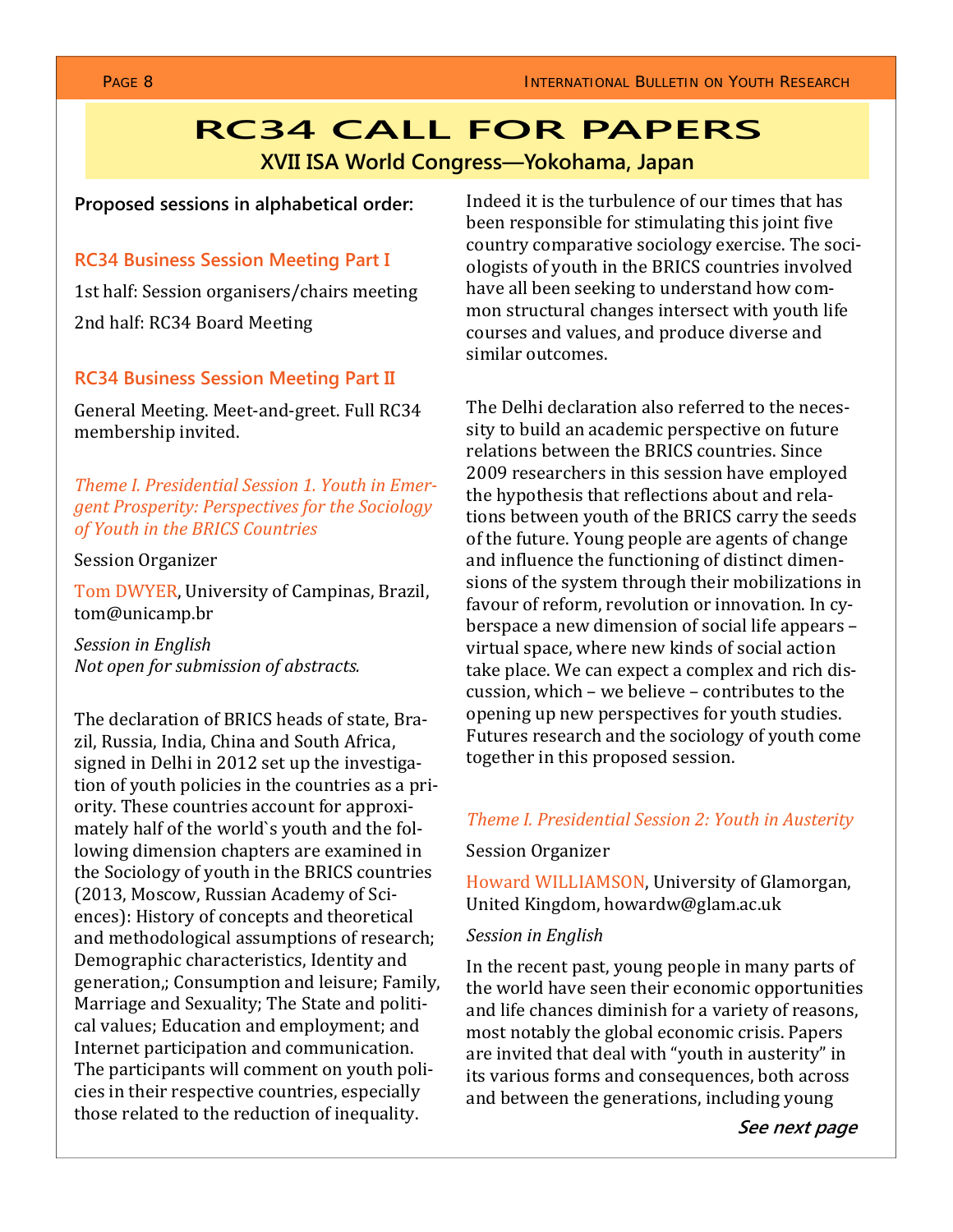### 2013 IBYR ISSUE 1 PAGE 9

people's responses to inequalities such as (but not limited to) the Occupy movement, Arab Spring, riots in the UK and France, shootings in Norway, suicides in Greece, and so forth.

### *Theme I.1 Opportunities and Challenges for Youth Studies*

### Session Organizers

Steven Sek‐yum NGAI, The Chinese University of Hong Kong, China, syngai@swk.cuhk.edu.hk

Ngan‐pun NGAI, The Chinese University of Hong Kong, China, npngai@swk.cuhk.edu.hk.

### *Session in English*

During the recent decades, much of youth re‐ search in Asian societies has sought to under‐ stand the transformation of the younger gen‐ eration and their social environment under trends of globalization, deindustrialization and economic insecurity. The epochal event of the global financial crisis, along with longer‐ term trends in Asian societies, such as rising unemployment, income disparity, gender ine‐ quality, and migration issues, are in the proc‐ ess of creating new structural relations be‐ tween young people and related social actors.

This session provides a platform for academic colleagues to exchange views on new youth issues and emerging policy and practice re‐ sponses pertaining to inequalities in contemporary Asia. We seek papers that broadly en‐ gage the following themes, and welcome con‐ tributions on other related topics:

- *Economic insecurity, youth poverty and social protection*
- *Ruralurban migration and social exclusion of young migrant workers*
- *Children's rights: participation and dialogue*
- *Schooltowork transition and the NEET phenomenon*

 *Gender and equal opportunities*

 *Education and intergenerational poverty Young disabled people and social inclusion Theories of youth studies in Asian societies Theories of youth work in Asian societies* 

### *Theme I.2 Japanese Youth Studies*

### Session Organizers

Tomohiko ASANO, Tokyo Gakugei Univer‐ sity, Japan, tasano@u‐gakugei.ac.jp

Ichiyo HABUCHI, Hirosaki University, Japan, ichiyo@cc.hirosaki‐u.ac.jp

### *Session in English*

In the period following the late 1970s, Japa‐ nese youth were described in a homogene‐ ous manner. One of leading youth research‐ ers, Shinji Miyadai, wrote that in 1980s that youth were following "the code of consumer society," which had nothing to do with any socio‐economic inequality. Youth should be studied, he said, just in terms of consump‐

**See next page** 



# **XVIII ISA WORLD CONGRESS<br>OF SOCIOLOGY**

**FACING AN UNEQUAL WORLD: CHALLENGES FOR GLOBAL SOCIOLOGY** 



13-19 July 2014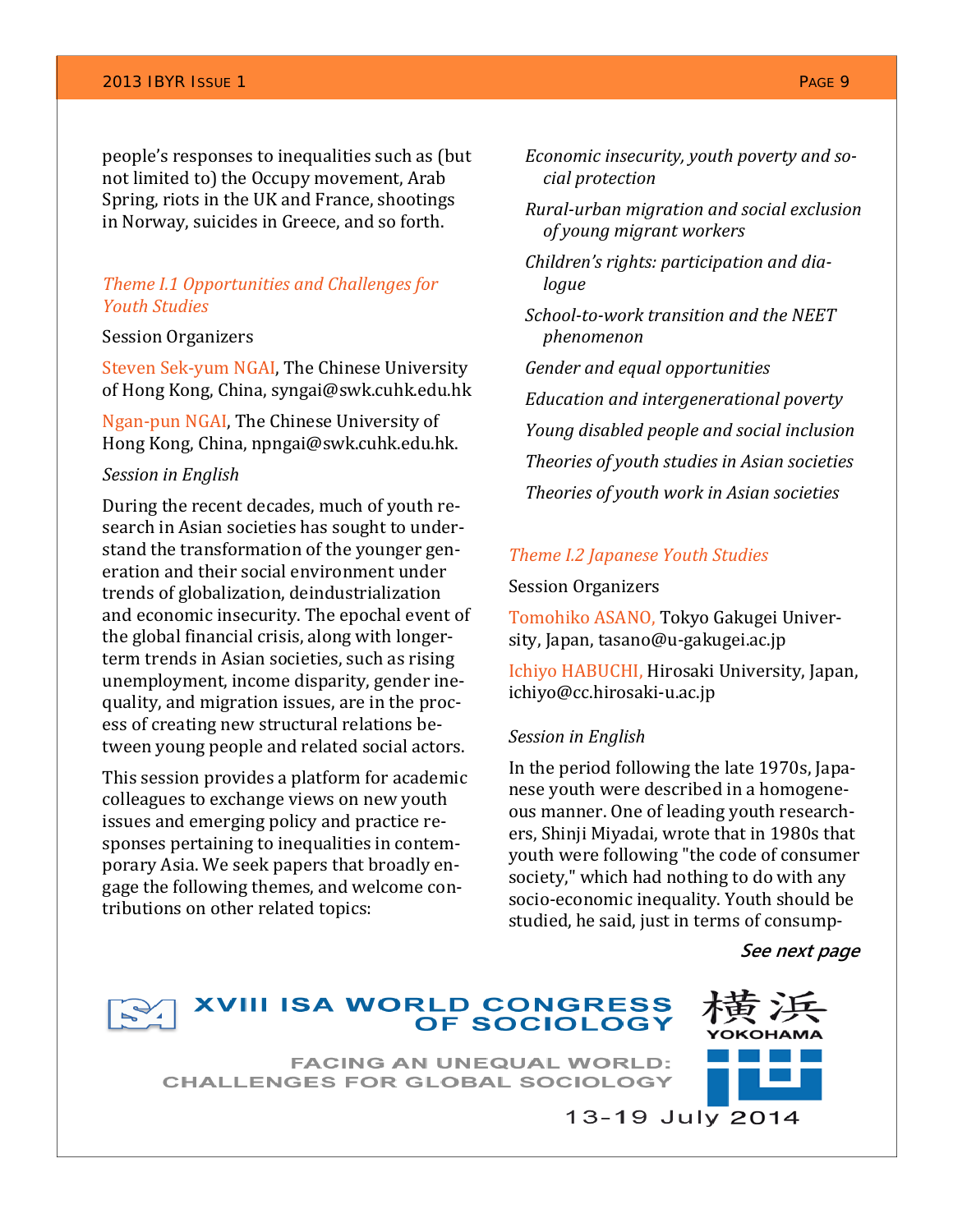# **RC34 CALL FOR PAPERS XVII ISA World Congress—Yokohama, Japan**

tion style. After the collapse of "Bubble econ‐ omy" in the early 1990s, however, youth re‐ searchers found socio-economic inequality among youth to be widening. Among them, Yuki Honda, another leading youth sociolo‐ gist, emphasized "communication skills" as an important factor for a reproduction of ine‐ quality. Today, many Japanese sociologists focus on inequality and differences among youth. Some even doubt there is "youth" as an identifiable object of study.

This session examines how the youth period is conceptualized in Japan today.

*Theme I.3 Towards a Comparative Sociology of Youth: Alternative Frameworks and Empirical Advances*

Session Organizers

Mikito TERACHI, International University of Japan, Japan, mikitot@qg8.so‐net.ne.jp

Tuukka TOIVONEN, University of Oxford, United Kingdom, tuukka.t@gmail.com

### *Session in English*

The sociological study of youth has continued to diversify in recent decades, expanding from issues around inequality, identity, genera‐

tions, transitions and gender to themes such as risk, exclusion, acti‐ vation, creative careers and online behaviour. However, while certain youth research discourses have in‐ deed spread around the globe, can we proclaim that this field has now finally become comparative at its very core? Or is there still significant further scope for leveraging the comparative method as we pursue im‐ portant research questions?

This innovative session challenges interested scholars of all career stages to submit fresh con‐ tributions that acknowledge earlier comparative work, but that showcase alternative frameworks and empirical projects that can inspire an evolved comparative sociology of youth.

This session welcomes diverse submissions that demonstrate a degree of reflexivity. Submissions may be either theoretical or empirical, including, for example, comparisons across two or more re‐ gions, generations, ethnic groups, policy dis‐ courses, youth organisations, social categories, online/offline communities or institutional envi‐ ronments. International comparisons, including those that deal with East Asian youth issues, are encouraged. Analyses that contrast competing constructions of youth (e.g. as "passive" vs. "agentic", as "adaptive" vs. "innovative") are also welcomed.

Presenters will be requested to focus on key in‐ sights from their papers that could not have been produced by purely domestic or non‐comparative research. How can comparative methodology and theory be further developed in relation to specific research issues? How can it also serve those who wish to inform youth policy?

### **See next page**

### **ONLINE ABSTRACT SUBMISSIONS**

**June 3, 2013 - September 30, 2013 24:00 GMT.** 

**A direct submission link will be provided in due course.** 

**If you have questions about any specific session, please feel free to contact the Session Organizer for more information.**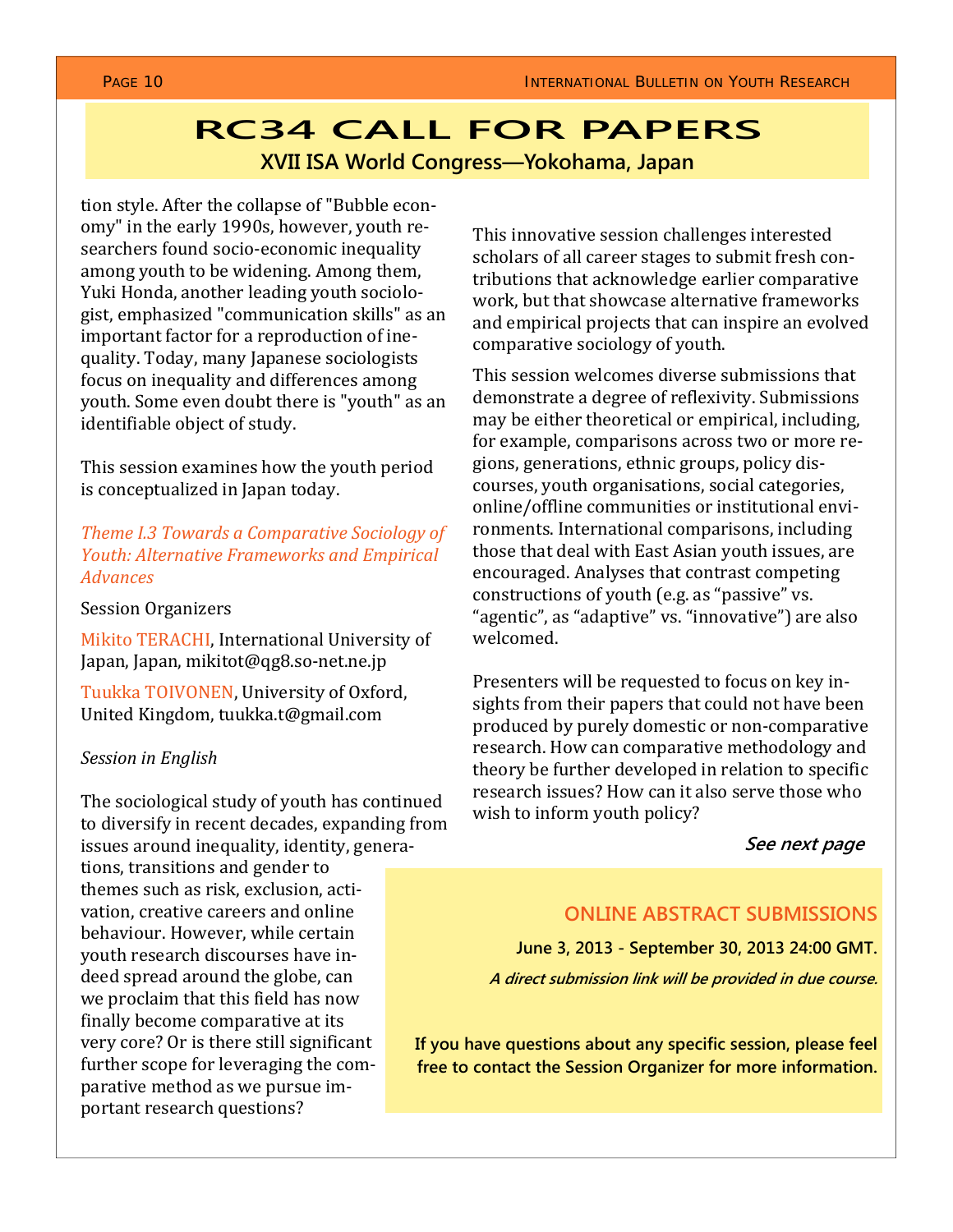### *Theme II.1 Faces of Uncertain Transitions to Adulthood across Cultures*

### Session Organizers

Christoph SCHWARZ, Goethe University Frankfurt, Germany, chris‐ toph.schwarz@fb4.fh‐frankfurt.de

Lutz EICHLER, Erlangen‐Nuernberg Univer‐ sity, Germany, lutz.eichler@gmx.de

### *Session in English*

Nowadays, for youths in many regions of the world, it seems to become more and more difficult to reach the status of an independent adult. The reasons are mani‐ fold, and they depend on the regional context. Accord‐ ingly, the many concepts which describe and analyze this phenomenon vary to a great degree. In Arab coun‐ tries this phenomenon is currently discussed as "waithood". This stalled transition to adulthood de‐ scribes a particular form of social exclusion of the younger generation, which was an important motive for the uprisings of 2011. In the

Arab context, the difficulty to integrate young adults into society might last but not least be related to the particular demographic devel‐ opment, because people under the age of 30 represent the majority of the population. Nev‐ ertheless, in Europe, where demographic de‐ velopment is contrary but youth unemploy‐ ment rates are soaring in many regions, the concept of "waithood" seems equally fitting, as young adults remain dependent on their

parents and their life plans are impeded.

In other regional contexts, the transition to adulthood is uncertain because of tenden‐ cies for social (self‐)isolation of youths, as has been observed in Japan in the 90s and later in Taiwan, South Korea, China, Singa‐ pore and Hong Kong. In Japan, the most known example is that of hikikomori: youths and young adults who completely refuse to leave their parents' house. In con‐



trast to the phenome‐ non of "waithood" in Arab countries, "hikikomori" are a largely invisible phe‐ nomenon which is dis‐ cussed as a reaction to the excessive demands on individuals in the particular phase of tran‐ sition to adulthood in Japanese society.

In this session we invite researchers to present their findings on uncer‐ tain transitions to adult‐ hood in a variety of re‐ gions, in order to dis‐ cuss the phenomenon from a cross‐cultural perspective. We would like to debate the re‐

sults of qualitative and quantitative empiri‐ cal research, but also focus on the theoreti‐ cal concepts used in the analysis. Which as‐ pects of the issue do they highlight (political, social, economic, personal aspects)? Are they useful in other cultural contexts as well, or in how far can they be used to sharpen neglected aspects of prevalent concepts in other used regions?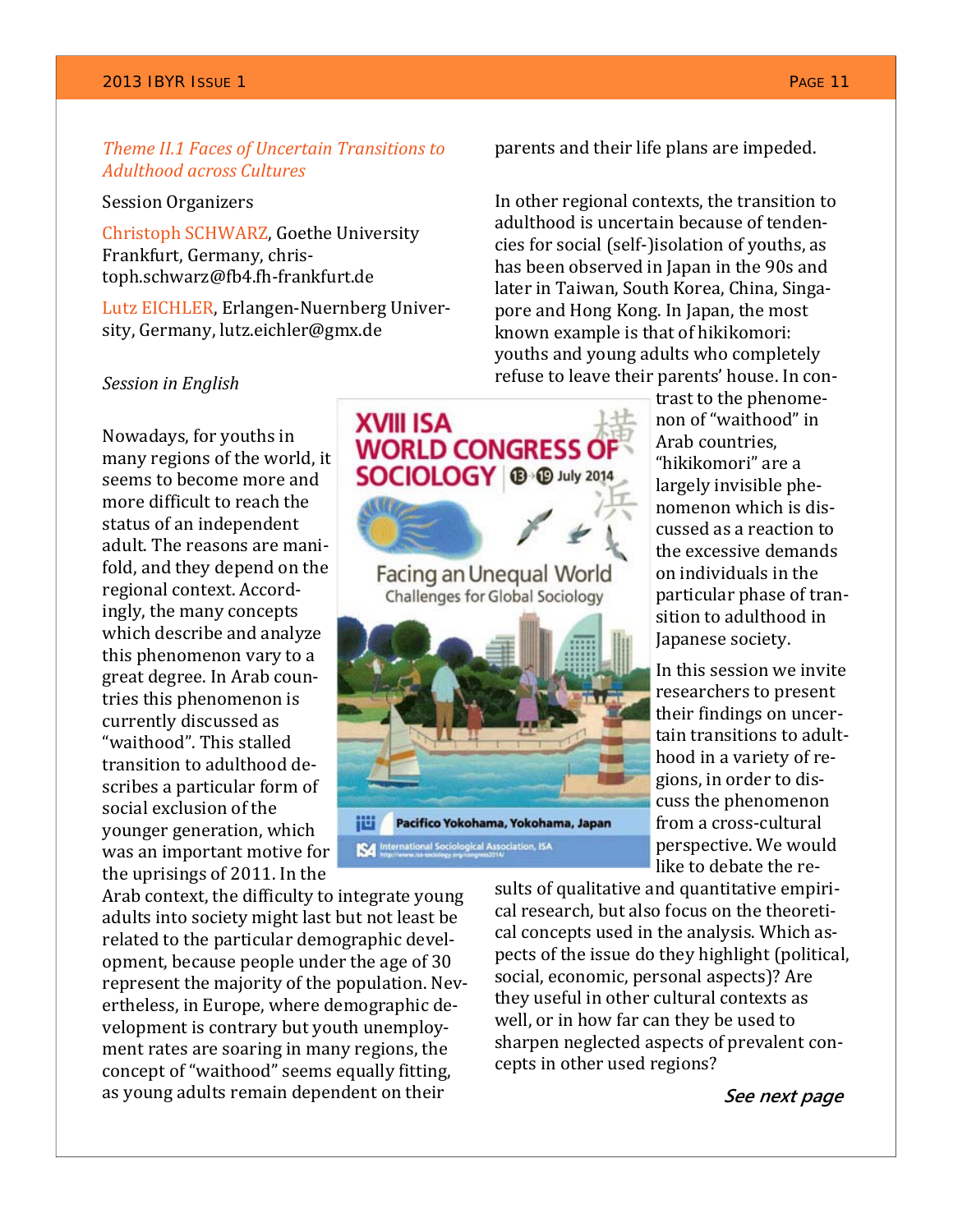### **PAGE 12 INTERNATIONAL BULLETIN ON YOUTH RESEARCH**

### **XVIII ISA WORLD CONGRESS** OF SOCIOLOGY

**FACING AN UNEQUAL WORLD: CHALLENGES FOR GLOBAL SOCIOLOGY** 



### *Theme II.2 Unequal Age: Young People, Inequality and Youth Work*

Session Organizer

Michael HEATHFIELD, City Colleges of Chi‐ cago, USA, mheathfield@ccc.edu

*Session in English Not open for submission of abstracts.*

This session will be a cross‐cultural, compara‐ tive presentation and dialogue. A panel of in‐ ternational presenters will highlight key find‐ ings of papers that look at the current position of young people in their own country with specific regard to persistent inequalities. This broad sweep analysis will be framed through the fifocal lens of class, race and ethnicity, gender, sexuality, and disability. These differ‐ ential contexts for young people will then be contrasted with the role, impact, practice im‐ plications and future prospects for youth workers within each of the countries featured.

### Framing questions for panellist contributions:

 *Can you explain the definitional boundaries for "young people" and "youth work" within your specific context?*

 *What are the dominant issues in your country that describe the position of young people and the current contexts in which they thrive, survive or struggle?*

 *If we apply a fifocal lens to these shifting positions of young people (class, race and ethnicity, gender, sexuality and disability) what common threads and distinctions are pertinent to the practice of youth work?*

# *What are the significant changes in domain of youth*

*work over the past decade and what responses to inequality can youth workers provide?*

### *Theme II.3 Youth Unemployment / Underemployment and Precarity*

Session Organizers

John GOODWIN, University of Leicester, United Kingdom, jdg3@le.ac.uk

Henrietta O`CONNOR, University of Leicester, United Kingdom, hso1@le.ac.uk

### *Session in English*

Globally the levels of youth unemployment are disturbing. For example in the UK the rate cur‐ rently stands at a rate of 22.2 per cent among 16– 24 year‐olds, with significantly higher rates among vulnerable populations such as early school-leavers. However, the vulnerability of young people, and concerns about their plight, is not a new phenomenon. In 1984 unemployment among 16–24 year olds reached 19.6 per cent and in the 1980s, as with other recessions, youth un‐ employment (which is always two to three times higher than all-age unemployment) was a major cause of concern, leading to talk about a 'lost gen‐ eration'.

In order to provide a better understanding of the early labour market experiences of young people in difficult economic circumstances, and help pave the way for more effective policies, the ob‐ jective of this session is to explore a number of research questions:

**Continued in page 15**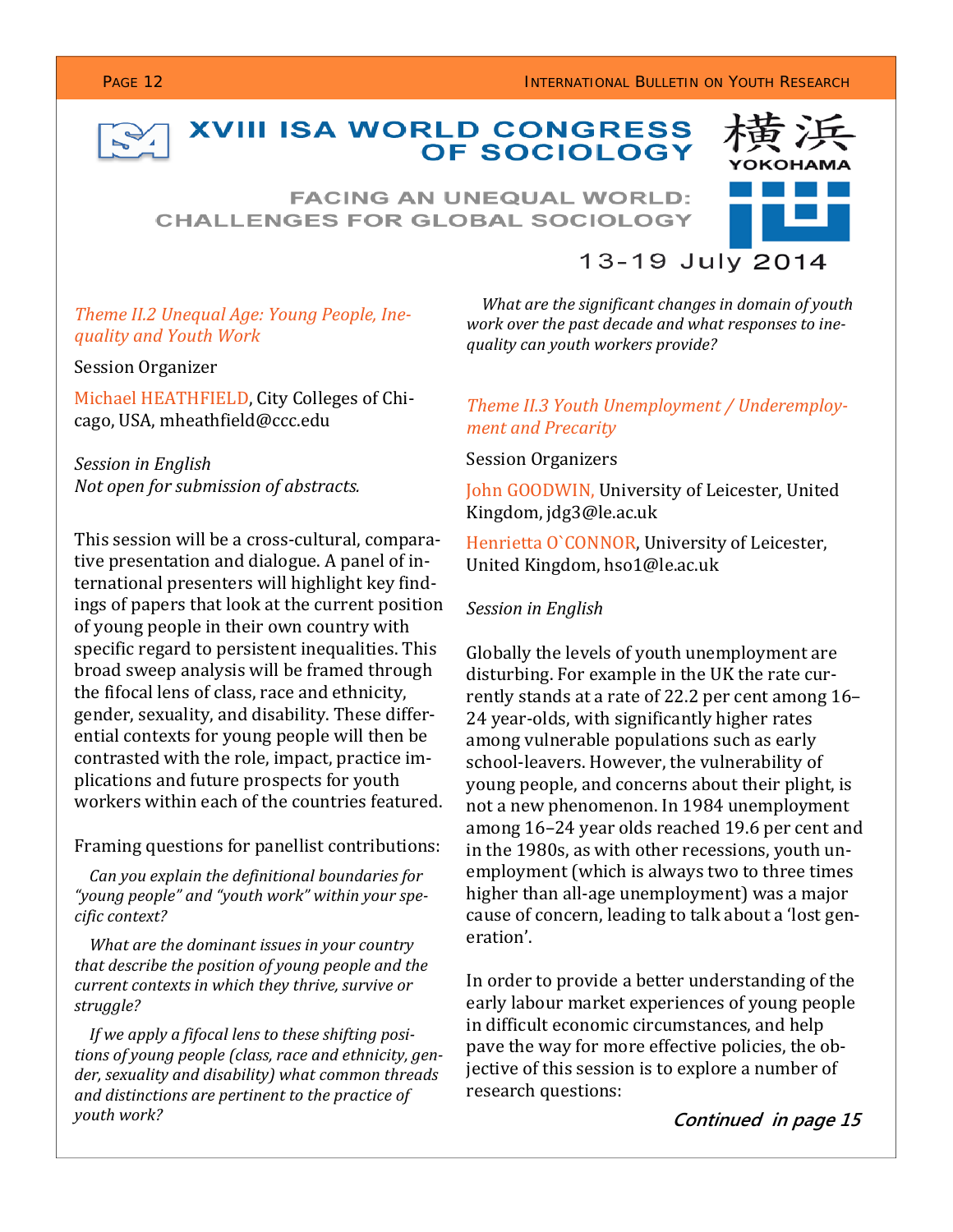# **BOOKS AND PUBLICATIONS**

## **NEGOTIATING ETHICAL CHALLENGES IN YOUTH RESEARCH**

Edited by Kltty te Riele and Rachel Brooks

**Negotiating Ethical Challenges in Youth Research** *brings together contributors from across the world to explore reallife ethical dilemmas faced by researchers working with young people in a range of social science disciplines. Unlike literature that tends to discuss youth research at an abstracted and exalted level, this volume aims to make the basic principles and guidelines of youth research more 'real.' By openly discussing actual challenges that researchers have experienced in the course of conducting their fieldwork or interpreting their findings, this collection provides the most authentic overview of the ethics of youth research available.*

*A careful selection of chapters addresses a range of ethical challenges particularly relevant to contemporary youth researchers. Each chapter identifies an ethical issue that the author has personally experienced in his or her youth research, explains why this was a challenge or dilemma, outlines how the researcher responded to the challenge, and provides advice and draws out broader implications for youth researchers. The chapters are organized around three themes that capture core ethical challenges: power and*

agency, protection and harm prevention, and trust and respect. The result is a collection that is a rig*orous and valuable resource to those embarking on research with young people for the first time as well as supporting*

*the resolution of ethical challenges by more experienced researchers.*

### **For more information, please visit: www.routledge.com/9780415808477**

### **Family troubles? Exploring changes and challenges in the family lives of children and young people**

R

The edited volume, 'Family troubles? Exploring changes and challenges in the family lives of children and young people' (Policy Press), is now available.

Co‐edited by Jane Ribbens McCarthy, Carol‐Ann Hooper and Val Gillies, this book aims to promote a dialogue between researchers addressing mainstream family change and diversity in everyday lives, and those spe‐ cialising in specific problems which prompt professional interventions.

Please watch the following **podcast**, in which Jane Ribbens McCarthy, along with Brigid Featherstone and Umut Erel who have contributed to the volume, expose what the book is about.



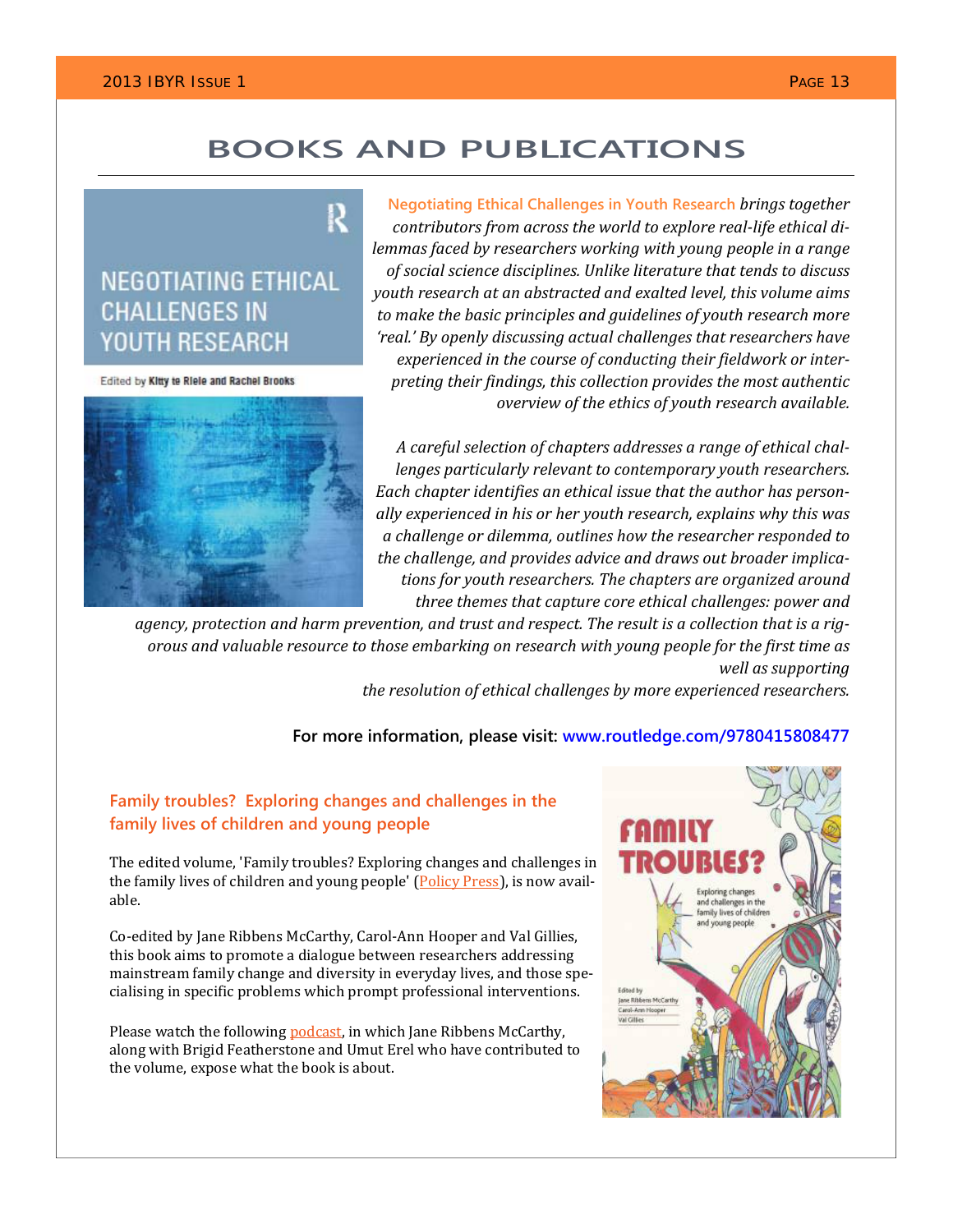# **BOOKS AND PUBLICATIONS**

### **Youth and work transitions in changing social landscapes Editors, Helena Helve and Karen Evans**

This book is about the changing constellations of risk and opportunity that young people face in transitions from school to work. Researchers here have considered how social, psychological, economic and cultural factors affect young people's attempts to control their lives, respond to opportunities and manage the consequences of their choices, in the context of global, social and economic changes in labour markets.

The book draws on recent research into youth work transitions, wellbe‐ ing, employment, and career interventions, based on the international cooperation of youth researchers. International in its scope and includ‐ ing a range of disciplinary, multi‐disciplinary, methodological and theo‐ retical perspectives, it combines case studies from Europe with studies from the USA, Canada, South Africa, the Caribbean, India, Japan, Russia, Australia and New Zealand, all examining the structural forces that af‐ fect the choices young people are able to make. The book offers researchers and practitioners new perspectives on current approaches that focus on the wellbeing of young people beyond education and work settings.



### **Available @ www.amazon.co.uk**



The book provides an innovative theoretical and methodological approach that draws on the problematising critique of Michel Foucault, the sociological imagination of Zygmunt Bauman and the work influenced by these authors in social theory and social research in the last three decades. The author takes seriously the ambivalence and irony that marks many people's experience of their working lives, and the demands of work at the start of the 21st century.

The book makes an important contribution to the continuing debate about the nature of

work related identities and the consequences of the intensification of the work regimes in which these identities are performed and regulated. In a post global financial crisis (GFC) world of sovereign debt, austerity and recession the author's analysis focuses academic and professional interest on neo-liberal injunctions to imagine ourselves as an enterprise, and to reap the rewards and carry the costs of the conduct of this enterprise.

**For more info click http://www.gowerpublishing.com/isbn/9780754649632**

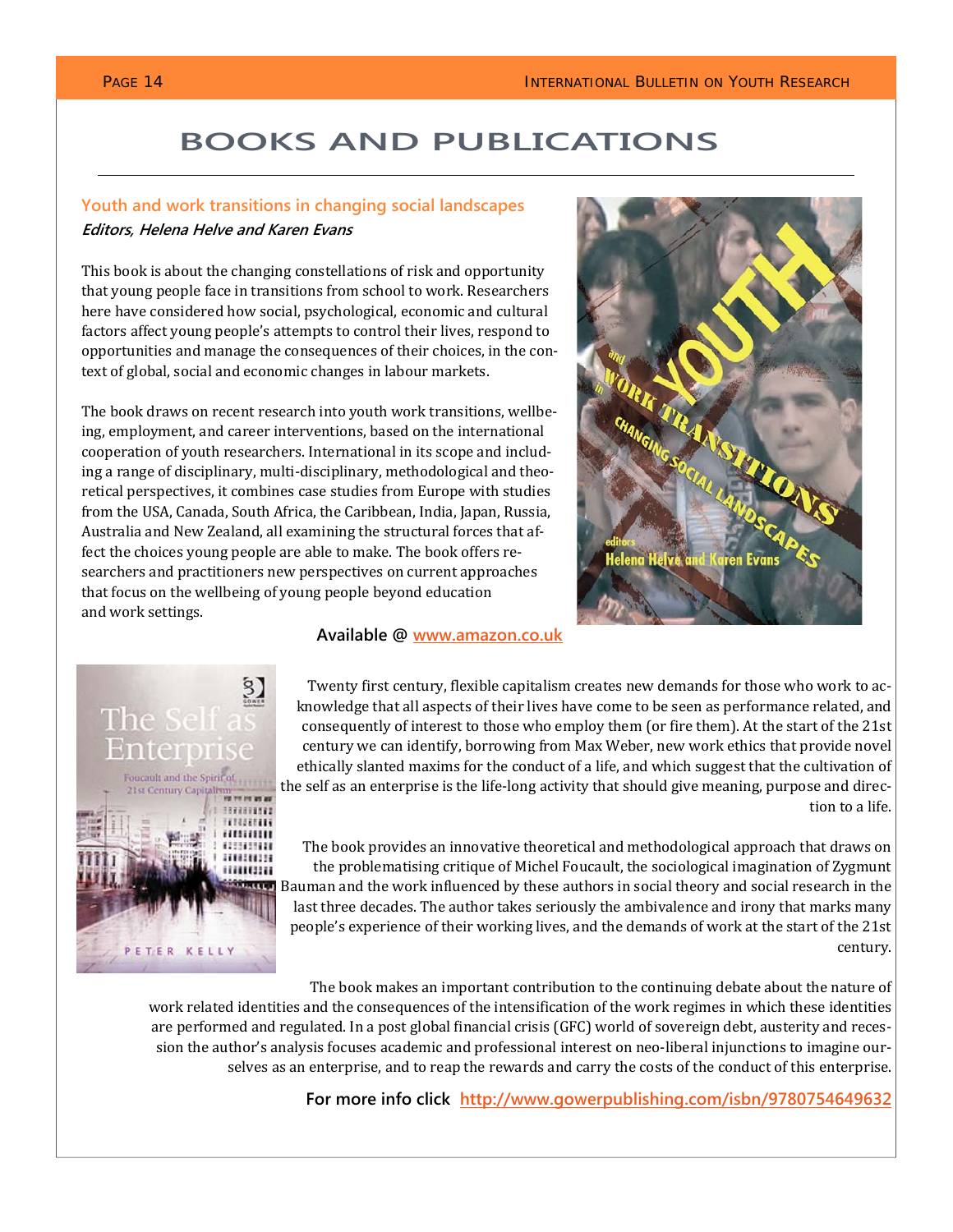# **RC34 CALL FOR PAPERS**

**XVII ISA World Congress—Yokohama, Japan** 

### **From page 12**

 *What are the current lived experiences of young unemployed/underemployed and precarious workers?*

 *How can we understand the ways in which these experiences are influenced by policy interventions?*

 *In what ways have the experiences of unemployed, insecure and vulnerable 1825 yearolds changed between the recessionary periods of 1980s and the 2000s?*

 *Is it possible to map the nature and extent of unemployment and precarious or fragmented forms of working in the 1980s and 2000s?*

 *How are of various groups of young people (based on gender, class, ethnicity, disability) distributed between different components of the precariat?* 

We invite papers that consider the youth unemployment/underemployment and precarity that explore these questions amongst others. We would particularly welcome papers that are re‐ search-based and which engage with the longerterm change and transformations in youth unem‐ ployment / underemployment and precarity using qualitative and/or quantitative data and analysis.



### *Theme III.1 Building a Transnational Sense of Justice among Youth in a Globalized World*

### Session Organizers

Vincenzo CICCHELLI, Centre National de la Re‐ cherche Scientifique, France, vin‐ cenzo.cicchelli@parisdescartes.fr

Nicole GALLANT, Observatoire Jeunes et So‐ ciété, Canada, Nicole.Gallant@UCS.INRS.Ca

Sarah PICKARD, Sorbonne Nouvelle, France, sarah.pickard@univ‐paris3.fr

Ian WOODWARD, Griffith University, Australia, i.woodward@griffith.edu.au.

### *Session in English*

This session invites papers that shed light on the processes through which young people to‐ day develop a sense of global social justice. Un‐ doubtedly, the world continues to globalize and boundaries of social interaction are redrawn as networks of objects, people and ideas are mo‐ bile in many types of ways. This has made na‐ tional borders increasingly porous, and allowed certain events to take on a global rather than local meaning. The first wave of globalization theory establishes this set of changes, and more recently exploration of cosmopolitan possibili‐ ties have encouraged researchers to investigate the changes in ethical and moral perspectives this sweeping globalization may cause. Such changes are not assured, however, as local reac‐ tions and contexts mean these global changes are understood differently.

In addition, various local events mean a shut‐ ting-down of the hospitalities and openness associated with forms of global mobilities related to processes of exclusion and othering. Finally, theories of the global and associated social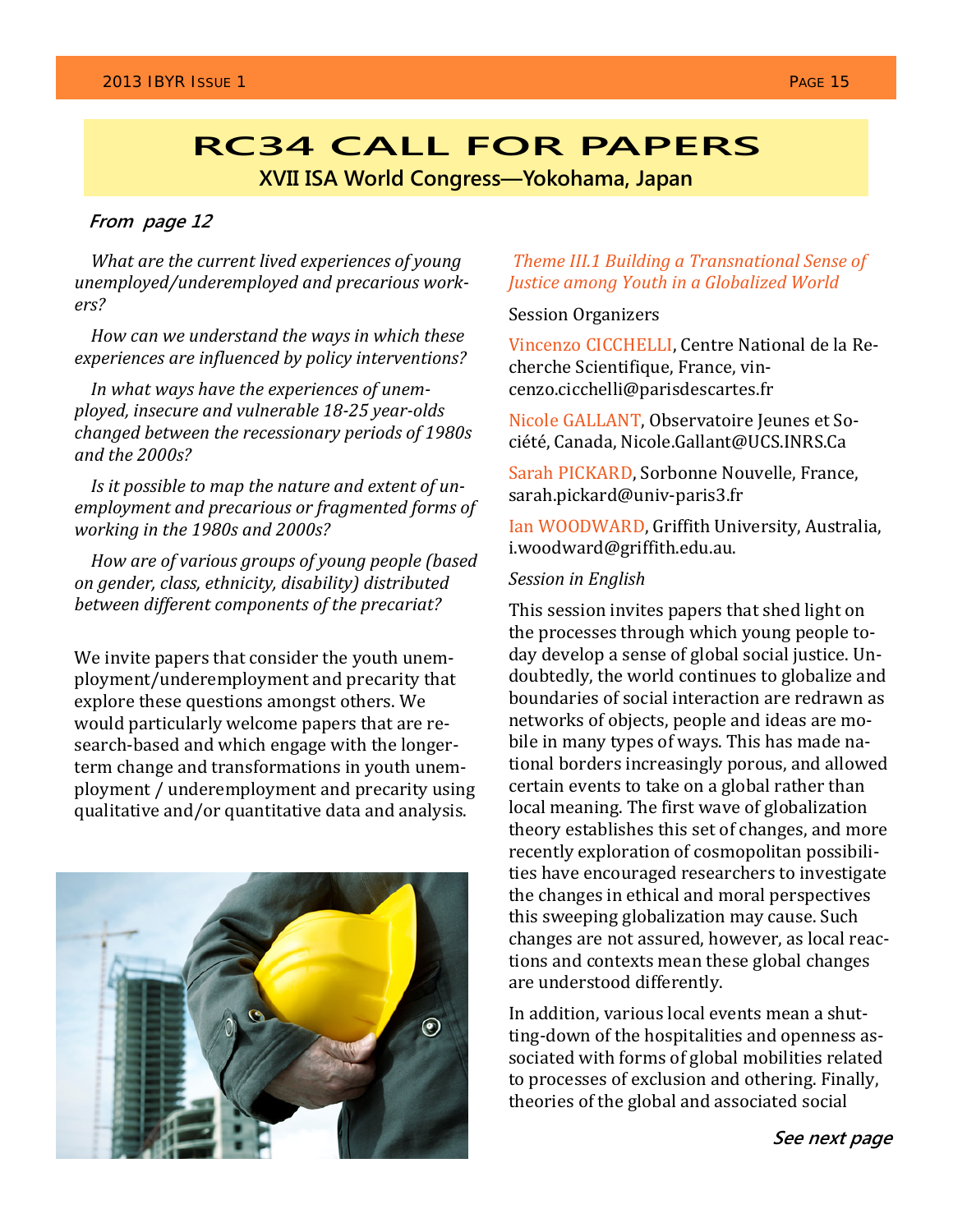changes are remarkably – and problematically – free of complexities introduced by matters of age. This leads us to ask an important set of questions about matters of a cosmopolitan sense of justice and ethics amongst youth in this global context.

Specifically, we are looking for a variety of empirical work regarding learning, context, values, role models and interaction factors, which may or may not lead youth to develop a sense of global justice. Has global‐ ization changed the sense and the meaning of ine‐ qualities? What kinds of transnational injustices are pointed out? What kinds of young people become aware of the unequal world in which they live? What factors influence them, e.g. country of residence, con‐ tact with culture, travel experience, level of studies, peers, socio‐economic class, gender, etc.? How do they learn about global inequalities? What kinds of dis‐ courses on global justice do they have, and how are these related to other similar discourses, such as the Human Rights repertoire, Indigenous rights narra‐ tives, national or cultural values, popular culture, transnational youth cultures, classic humanism, alter‐ native and new social movement activism, etc. What types of actions do young people undertake to at‐ tempt to reduce inequalities? Is there among young people a claim for a supranational regulation of justice? How can we understand the ways in which transnational solidarities are imagined and shaped? Are these processes any different from those of previ‐ ous generations of youth and from those among adults?

### **ONLINE ABSTRACT SUBMISSIONS**

**June 3, 2013 - September 30, 2013 24:00 GMT. A direct submission link will be provided in due course.** 

**If you have questions about any specific session, please feel free to contact the Session Organizer for more information.** 

### **PAGE 16 INTERNATIONAL BULLETIN ON YOUTH RESEARCH**

### *Theme III.2 Youth and Social Media: Transformative Agents of Social Change*

### Session Organizers

Smita VERMA, Isabella Thoburn College, India, smitten yeah@yahoo.com

Vinod CHANDRA, Jai Narain Post Graduate College Lucknow, India, ccyrci@rediffmail.com

### *Session in English*

Nations across the globe are witnessing major social movements (e.g., Libya, Egypt, Tunisia, Pakistan, India). The common feature of the movements in these countries catalysing social change has been youth, who are without any political leadership and party affiliations. Interestingly, youth as main agent ‐ often thought to be focussed, self‐absorbed, and in‐ dividualistic, time and again excluded from the decision making processes, are now play‐ ing a key role in forging a democratic society, transforming policies and creating more equi‐ table institutions, and making the state agen‐ cies accountable by bridging the formidable gap between political agendas, social norms, and the expectations of the youths. The main partners to this activism are the Internet and social media, helping them connect and communicate their idea and activities and to mo‐ bilize support. Social media are giving face to the faceless, helping in re‐inventing free speech (e.g., Erom Sharmila, Malala Yousafzai, Nirbhaya, Esraa Abdel Fattah & Ahmed Maher).

The proposed session invites a debate on the relationship between the social structure and agency of the youth at the axis of social media shaping the trajectory of democratic repre‐ sentation and citizenship.

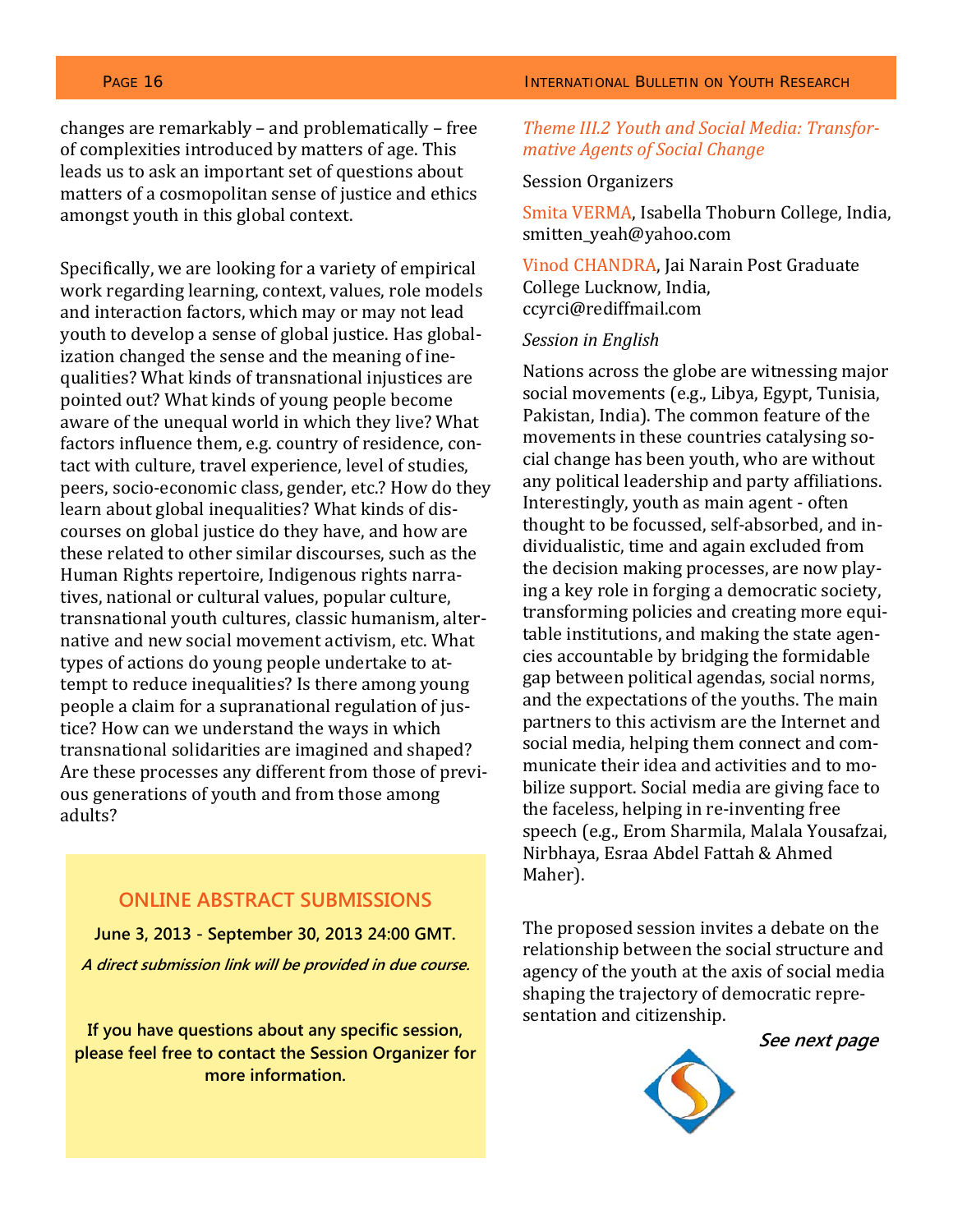*Theme IV.1 Chronotopes of Youth: Spaces and Times of Youth Cultures in the Global City*

Session Organizers

Carles FEIXA, University of Lleida, Spain, Feixa@geosoc.udl.es

Carmen LECCARDI, University of Milano‐Bicocca, Italy, Car‐ men.leccardi@unimib.it

Pam NILAN, University of Newcas‐ tle, Australia, Pam‐ ela.Nilan@newcastle.edu.au

*Session in English* Not open for submission of ab‐ stracts.

This is a session by invitation that will focus on the concept of "youth chronotopes", that is, the time/ space dimension of social practices by young people in the global city. This innovative approach to under‐ standing contemporary youth cul‐ tures retains the emphasis on try‐ ing to see the world through the eyes of young people themselves, but pays far more attention to the space and time in which their prac‐ tices are located. Not only do the contributors came from countries across the world, and report on very diverse youth culture phe‐ nomena, but they represent a mix‐ ture of established researchers and new voices in youth research.



### *Theme IV.2 Time and Space in Youth Studies*

Session Organizers

Dan WOODMAN, University of Mel‐ bourne, Australia, dan.woodman@unimelb.edu.au

Carmen LECCARDI, University of Milan–Bicocca, Italy, car‐ men.leccardi@unimib.it

*Session in English* Not open for submission of ab‐ stracts.

Notions of time and space are cen‐ tral to sociological youth research. Transitions research investigates the movement from one status to another and often from one place to another. Cultural youth research investigate the symbolic practices of young people, practices that nec‐ essarily unfold over time and often involves engagements in place and across space, potentially over lar‐ ger scales than ever before. Con‐ ceptualising time and space will be important to youth researchers' efforts to understand the increas‐ ingly global interaction of youth cultural practices, political move‐ ments and forms of inequality. De‐ spite this importance, understand‐ ings of time and space often func‐ tion implicitly in youth research and tend to be under‐theorised.

The presentations in this session develop these concepts for the soci‐ ology of youth, drawing on empiri‐ cal examples to do so.

**See next page** 



ഗ

KINC

 $\mathsf N$ 0 ᆚ 4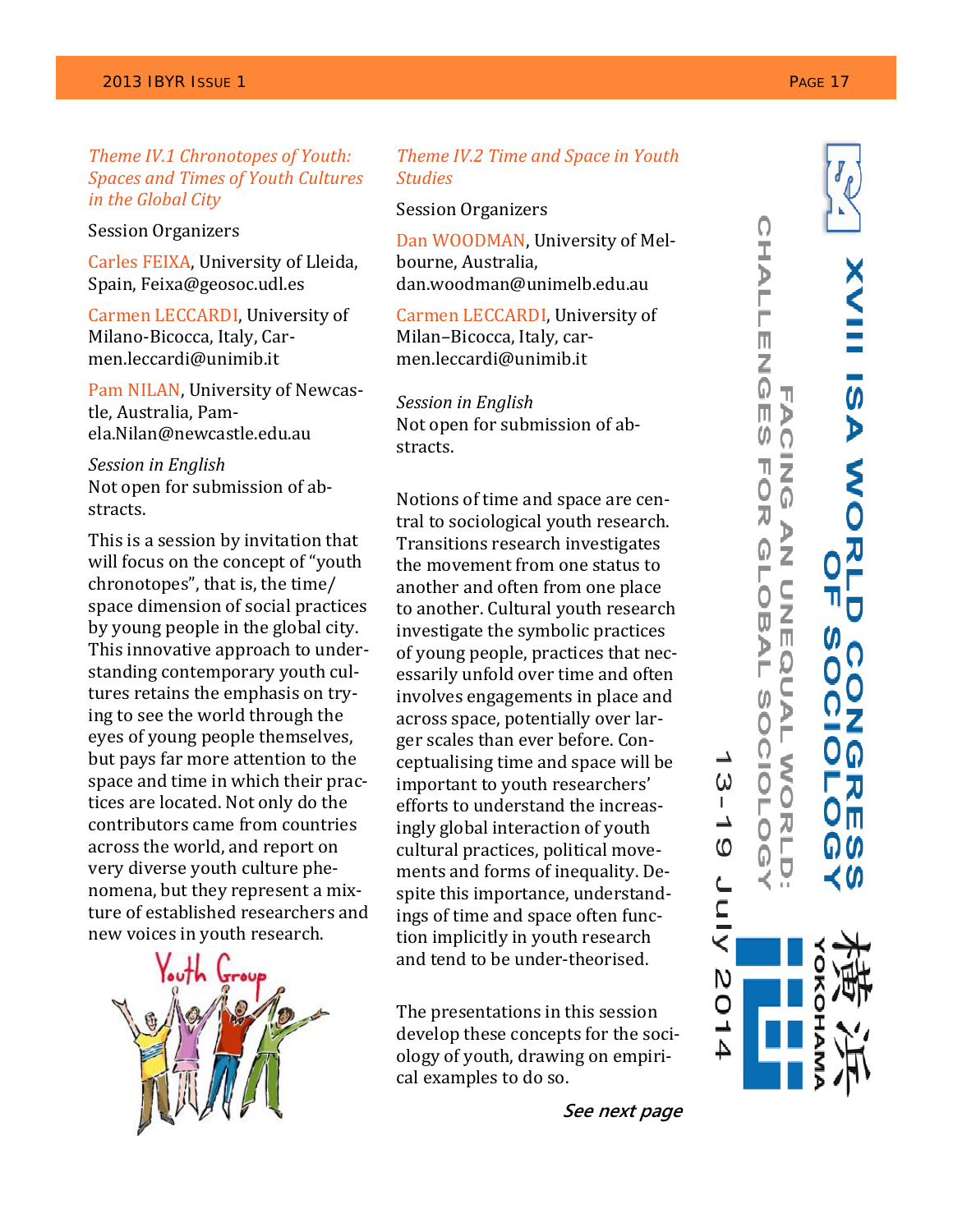### *Theme V.1 Social Inequality in Young People`s Housing Transitions*

### Session Organizers

Marc MOLGAT, University of Ottawa, Canada, marc.molgat@uottawa.ca

Miriam MEUTH, University of Frankfurt, Ger‐ many, meuth@em.uni‐frankfurt.de

### *Session in English*

This session will focus on the biographical and societal aspects of the housing transitions of young people from the perspective of social ine‐ quality. Although in most world regions, emanci‐ pation from parents, leaving home and setting up independent housing are a decisive part of the transition to adulthood – and have been con‐ ceptualized as such by many researchers – the housing transitions of young people have re‐ ceived insufficient empirical attention. As a part of the process of reaching adulthood, housing transitions can be considered as markers of so‐ cial inequality: low income or precarious em‐ ployment often means that they involve interme‐ diate, semi‐dependent living arrangements, and returns to the family home; in other cases, the family of origin is wealthy enough to support the prolonged cohabitation of young adults; in more extreme cases, periods of homelessness charac‐ terize the transition out of the family home. Ac‐ cordingly, leaving home cannot be understood as a singular act and should instead be considered as a process that both reveals and structures situations of inequality.

In this perspective, this session proposes to examine not only subjective attitudes, but also the roles of housing and job markets, education and training systems, and welfare state support (or lack thereof) in the housing transitions of young adults. Paper proposals for this session from sub ‐national, national or international perspectives are welcomed and may focus for example on ur‐ ban/rural differences, the effects of housing transitions on family formation or arrange‐ ments, or the supports for youth housing transi‐ tions. In order to facilitate discussions and com‐

parisons, the session organisers will request that each paper contain some contextual information about the society being referred to, in terms of the housing transition patterns of young people, the types of existing public supports and the state of scientific discourse on these transitions.

### *Theme V.2 Youth EducationWork Nexus: Potentialities, Vulnerabilities and Resilience*

### Session Organizer

Clarence M. BATAN, University of Santo Tomas, Philippines, cbatan@hotmail.com

### *Session in English*

This session examines the education and work nexus in the lives of young people to demonstrate varied forms of potentialities, vulnerabilities, and types of resilience. It explores various experi‐ ences of youth across cultures in terms of how education and work are connected and/or dis‐ connected, integrated and/or disintegrated; and highlights their impacts on the growing up proc‐ esses in contemporary world.

This session envisions engaging both theoretical and methodological youth discourses in three ar‐ eas, namely, potentialities, vulnerabilities and re‐ silience, to determine how well these themes aptly or unsuitably capture the nature of educa‐ tion and work structures impacting contempo‐ rary youth.

### *Theme VI.1 The Youth Research Journey and How to Address It: Method and Ethics*

### Session Organizer

Kitty TE RIELE, Victoria University, Australia, kitty.teriele@vu.edu.au

### *Session in English*

The commitment of youth researchers - and sociologists more generally – to solidarity, justice, and diversity tends to be reflected in how we con‐ duct our research, so that we do not contribute to generating or intensifying inequalities. The